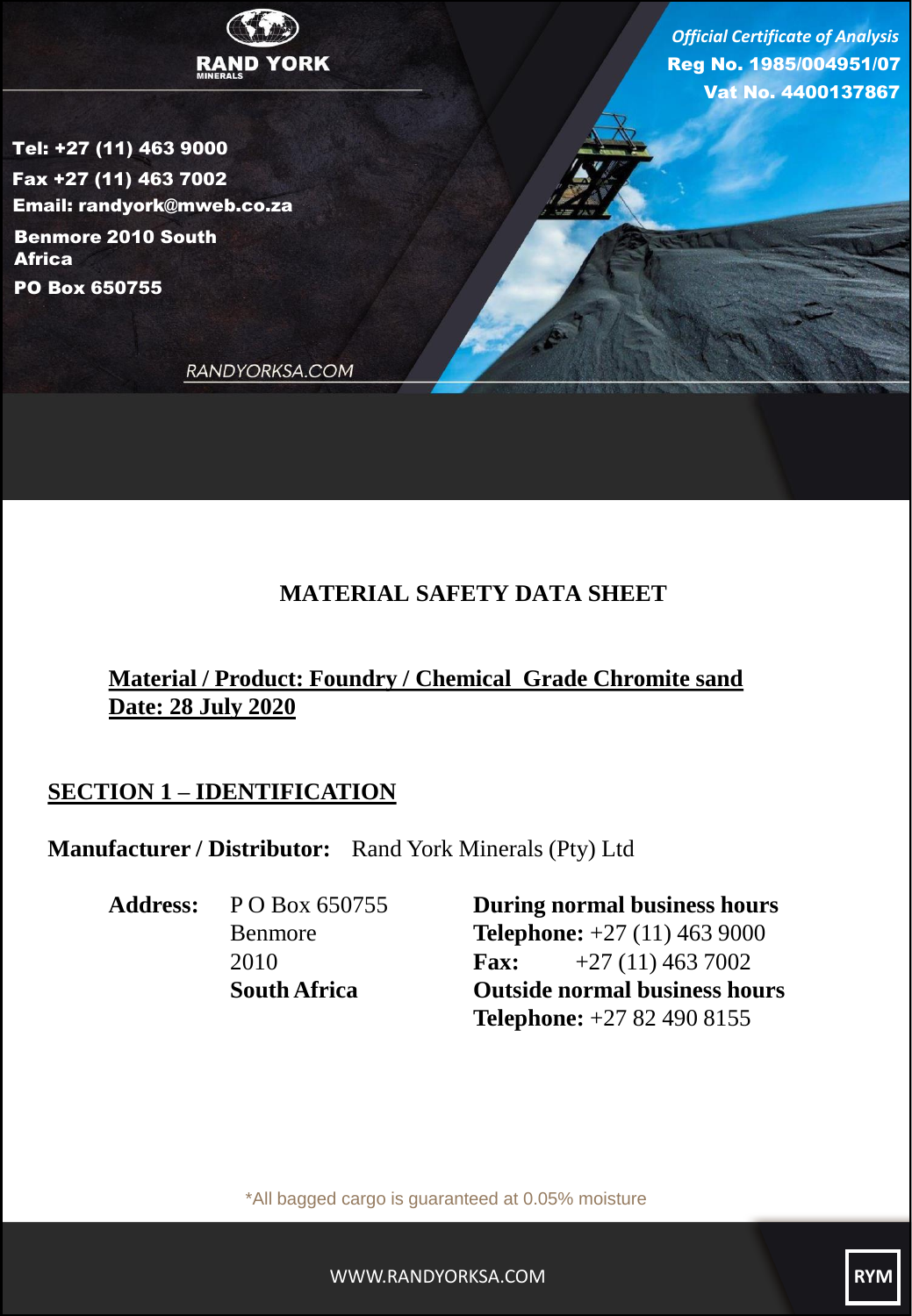# **SECTION 2 – HAZARDOUS COMPONENTS**

| Hazardous<br>Component                          | CAS No.   | %           | <b>OSHA PEL</b><br>(mg/M <sub>3</sub> ) | <b>ACGIH TLV</b><br>(mg/M <sub>3</sub> ) | <b>OTHER LIMITS</b> |
|-------------------------------------------------|-----------|-------------|-----------------------------------------|------------------------------------------|---------------------|
| Chromium as<br>Cr2O <sub>3</sub>                | 308-38-9  | 47%         | 0.5                                     | 0.5                                      | N/K                 |
| Iron Oxide as<br>Fe <sub>2</sub> O <sub>3</sub> | 309-37-1  | 29%         | 10                                      | 5                                        | N/K                 |
| Aluminium as<br>Al <sub>2</sub> O <sub>3</sub>  | 7429-90-5 | 13% - 16.5% | 10                                      | 10                                       | N/K                 |
| Silica as<br>SiO <sub>2</sub>                   | 1790-53-2 | $< 1\%$     | 10                                      | 10                                       | N/K                 |
| Magnesium<br>Oxide as<br><b>MgO</b>             | 782-64-1  | 10% - 12%   | 10                                      | 10                                       | N/K                 |

Chrome Spinel Sand (common name Chromite Sand) is a complex compound of various elements.

The main elements are listed above.

The above elements, except Silica are part of the Spinel structure and as such cannot be separated out.

Silica is a tramp element and can be found as Silica, Magnesium Silicate (Serpentine) and Aluminium Silicates.

### **SECTION 3 – PHYSICAL / CHEMICAL CHARACTERISTICS**

| <b>Boiling point:</b><br>N/A | <b>Specific Gravity:</b>    | $2.65$ g/cc |
|------------------------------|-----------------------------|-------------|
| <b>Vapour pressure:</b> N/A  | <b>Evaporation rate:</b>    | N/A         |
| <b>Vapour density:</b> N/A   | <b>Solubility in water:</b> | N/A         |

#### **Appearance and odour:**

Chromite is a black, sandy, odourless material

which is free flowing when dry. It is insoluble in water and any common organic solvents.

 $N/A = Not$  Applicable  $N/K = Not$  Known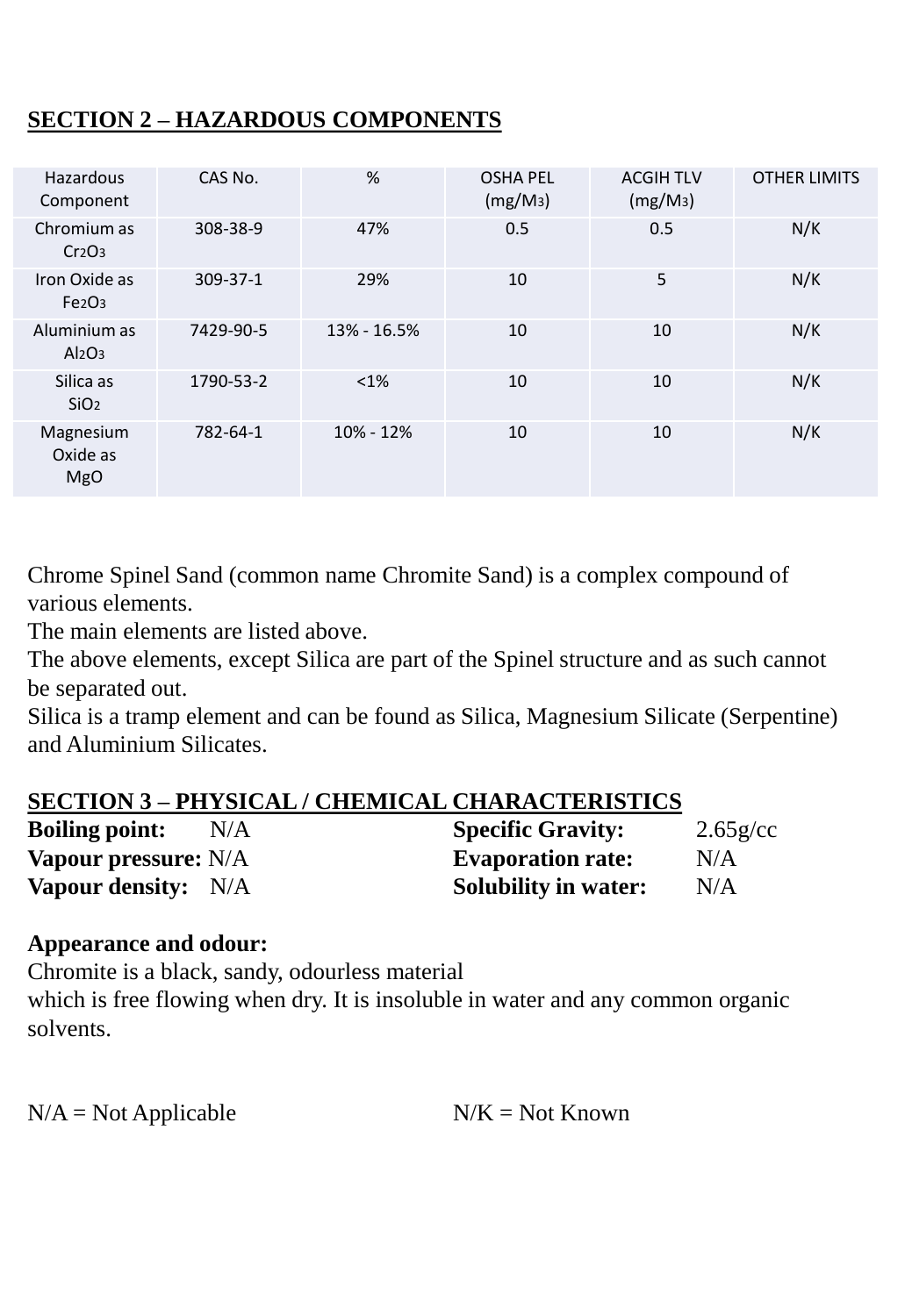## **SECTION 4 – FIRE AND EXPLOSION DATA**

**Flash Point:** None **Flammable limits – LeL:** N/A **Ucl:** N/A **Extinguishing media:** N/A **Special fire fighting procedures:** N/A **Unusual fire & explosion hazards:** None

#### **SECTION 5 – REACTIVITY DATA**

**Stability:** Stable **Incompatibility:** N/A **Hazardous polymerisation:** Will not occur **Hazardous decomposition products:** None

#### **SECTION 6 – HEALTH HAZARD DATA**

**Route(s) of entry:INHALATION – Yes SKIN – Yes EYES – YesINGESTION – Yes Health Hazards: Acute – N/A Health Hazards: Chronic –** Inhalation of dusts can cause silicosis of lugs. **Toxicity data:** N/A **Cacinogenicity:** N/A **Signs and symptoms of exposure:** Respiratory irritation **Medical conditions aggravated by exposure:** Pre-existing respiratory ailments.

#### **EMERGENCY AND FIRST AID PROCEDURES**

**Inhalation: Symptoms –** Difficulties in breathing. **Remedy –** Remove person to fresh air, if symptoms persist seed medical advice. **Skin:** N/A **Eyes: Symptoms -** Foreign body enters eye during cutting or handling. **Remedy –** Wash thoroughly with clean cold water. **Ingestion:** N/A

#### **SECTION 7 – PRECAUTIONS FOR SAFE HANDLING IN USE**

**Spills / Leaks:** N/A **Waste disposal:** Dispose of in accordance with local, state and federal regulations. **Handling, use and storage:** Store in cool dry place.

 $N/A = Not Applicable$   $N/K = Not Known$